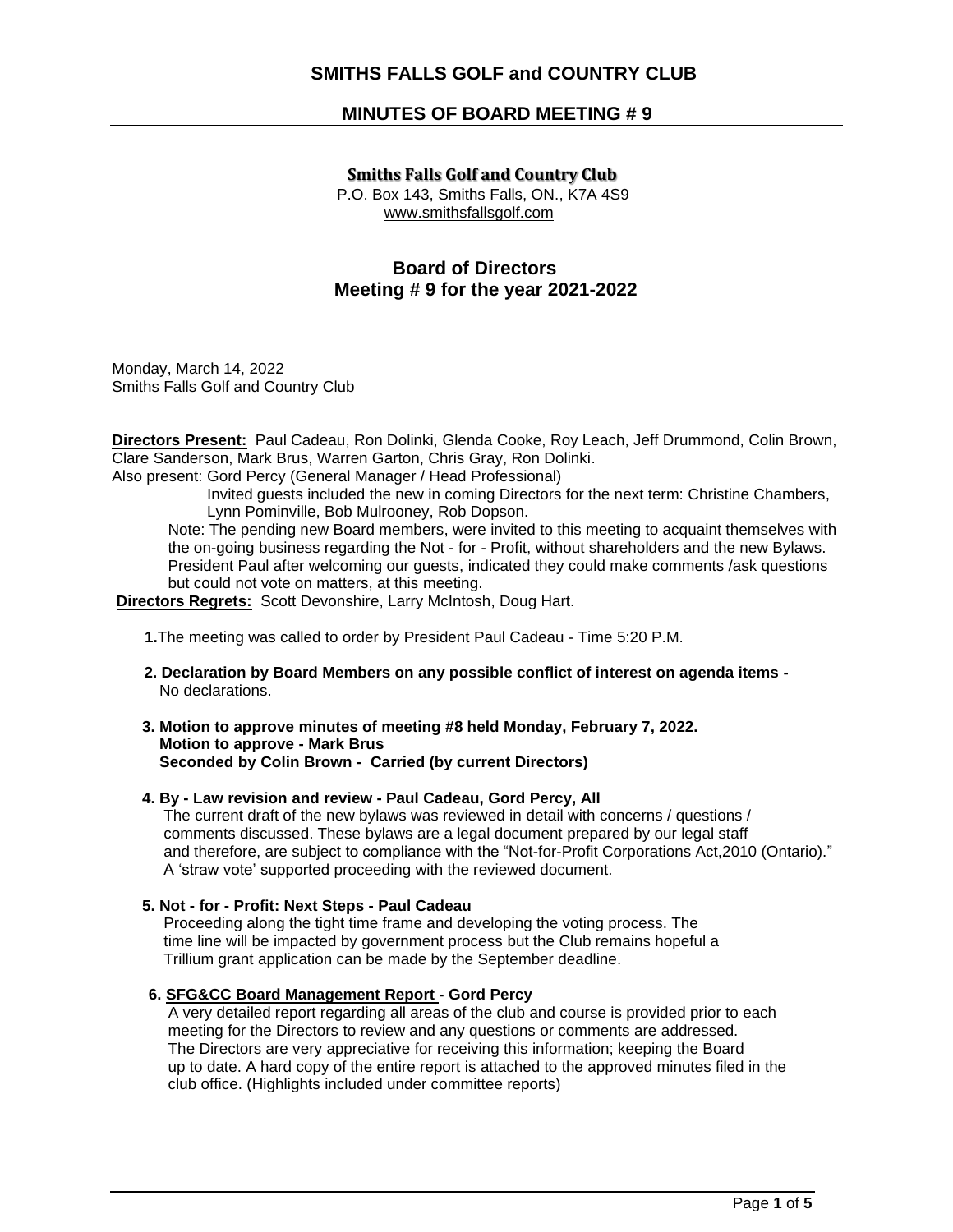## **Committee Reports:**

### **a) Finance - Gord Percy / Mark Brus**

Our obligations to the government and the banks are in compliance.

A large portion of Ken Campbell's supplies for the season (around \$100K) have been prepaid. Membership revenue is coming in. Prior to opening, fees will be collected for storage, cart sponsorships, cart packages, range memberships and some hall rentals for large events. The Launch Monitor /Simulator use has been good bringing in profitable beverage sales. There has been no increase for heat or in cleaning service (being done internally) Plans for next winter will possibly include some league type set up.

Following is a list of benefits and possible extra revenue created by the Trackman Simulator

- Indoor fittings; more profit, more flexibility in return programs which control inventory and cash flow.
- Indoor business staff parties, birthday parties, special occasions.
- Sales for Tina.
- Added benefit for members.
- Status / image of having the top-quality systems.
- Offers lesson revenue to staff and hours to work which helps with retention.
- Attractive to younger members.
- Can be used outdoors for lessons and fittings. All lessons using Trackman will have a fee for the Club use.
- A Trackman Club for member use (\$100) has some interested.
- Unit will retain value after five years and there is little up keep for the screen/netting setup.

 The 2022 budget (prepared by Gord Percy) was reviewed with any comments / questions addressed resulting in the following motion.

### **MOTION to accept the 2022 Budget. Motion to accept - Glenda Cooke Seconded by Warren Garton - Carried (by current Directors)**

#### **b) Membership - Gord Percy / Jeff Drummond**

 There has been a good response from members to confirm their return or pay for the coming year. A hard cap may not need to be set yet. By the end of the month, we will have a better understanding and recommendations can be made.

Members are encouraged to pay early because this helps tremendously with cash flow.

### **c) Greens – Gord Percy / Ron Dolinki / Chris Gray**

Ken has been looking at the greens and presently there is little ice on them.

 Staffing remains an issue. The current economy will cause a tremendous increase in expenses. Tree cutting has been difficult due to high snow. There was a discussion about the need of a chipper to handle the increased volume of trees needing removal. Currently, burning is our only option.

The excavator unit has arrived.

 Many meetings and discussions have taken place in relation to the wells and nothing has been positive.

Quotes have been received for different irrigation options.

 The purchase of some items, such as fertilizer last Fall, has been a financial and inventory benefit.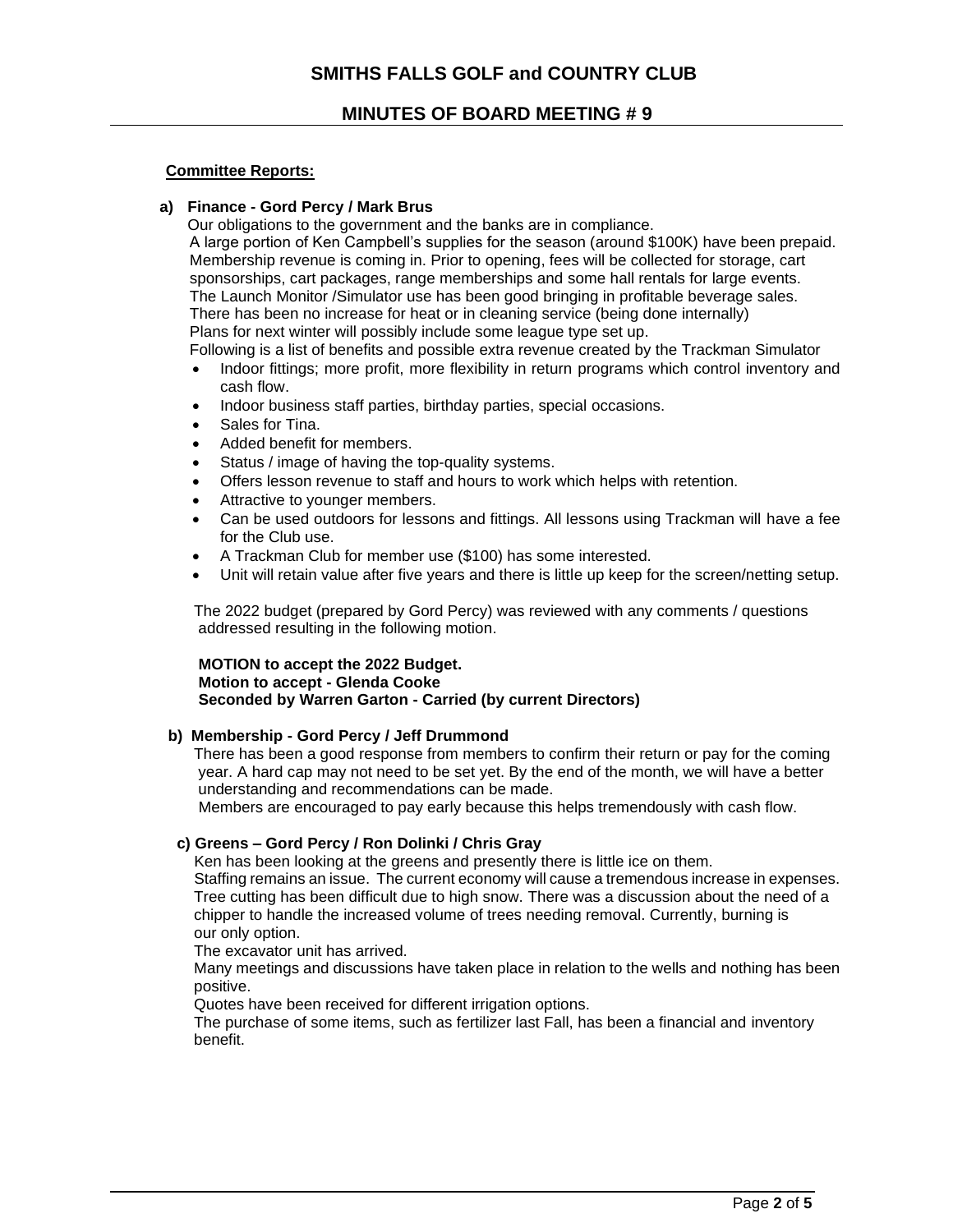## **MINUTES OF BOARD MEETING # 9**

## **d) House - Gord Percy / Warren Garton / Roy Leach**

Flood repairs are completed and included work to protect from future floods. A sump pump burned out and was replaced recently.

Hiring for Club cleaning has not been finalized.

The fire alarm company will be on site for repairs / recommendations.

A very detailed list of projects needs to be completed.

#### **e) Bar - Gord Percy / Doug Hart**

 The Bar manager is checking on things and will be contacting staff for the season. Traditional events and planned weddings will contribute to bar sales.

#### **f) Pro Shop - Gord Percy / Larry McIntosh**

Orders are still being finalized; some delayed orders are arriving daily. There will be some new brands in the Pro shop this year. The new carts are scheduled to arrive in June.

#### **g) Kitchen - Gord Percy**

 The contract with Tina Johnston has been signed for two years and the Club is protected by different out options.

#### **h) Ethics - Colin Brown / Glenda Cooke / Warren Garton**

 The President of the Club directed the Ethics committee to investigate an issue and report back with their findings including any recommendations. After following up, the committee provided the President with a report that contained confidential investigation details, along with conclusions and recommendations. The Board was updated (only) with the conclusions and recommendations.

 The Committee believes the interests of the Club, its members and staff would be best served by some definitive direction from the Board and decisive, sustainable actions from the General Manager and recommends the following:

- Create and publish a new harassment policy (Board responsibility)
	- o Create and distribute materials to communicate the harassment policy to members and staff (GM responsibility)
- Implement a new Code of Conduct for all members consistent with all SFG&CC policies (Board responsibility)
	- o Ensure members' awareness of the members code of conduct (GM responsibility)
- Create and publish a new mandate / terms of reference for the Ethics Committee (Board responsibility)
	- $\circ$  Create and distribute materials to communicate the role of the Ethics Committee to members and staff (GM responsibility)
- Create and implement a new on-boarding approach for all new Board Members (Board responsibility)
- Refresh the Code of Conduct for Board members (Board responsibility)
- Review and approve the Annual Operating Plan (Board responsibility)
	- o Develop an Annual Operating Plan and Budget (GM responsibility)
		- o As part of the Annual Operating Plan, conduct an annual pre-season meeting between the GM, Pro-shop staff, the Club Captains and the league principles to establish the season event calendar and event responsibilities (GM responsibility)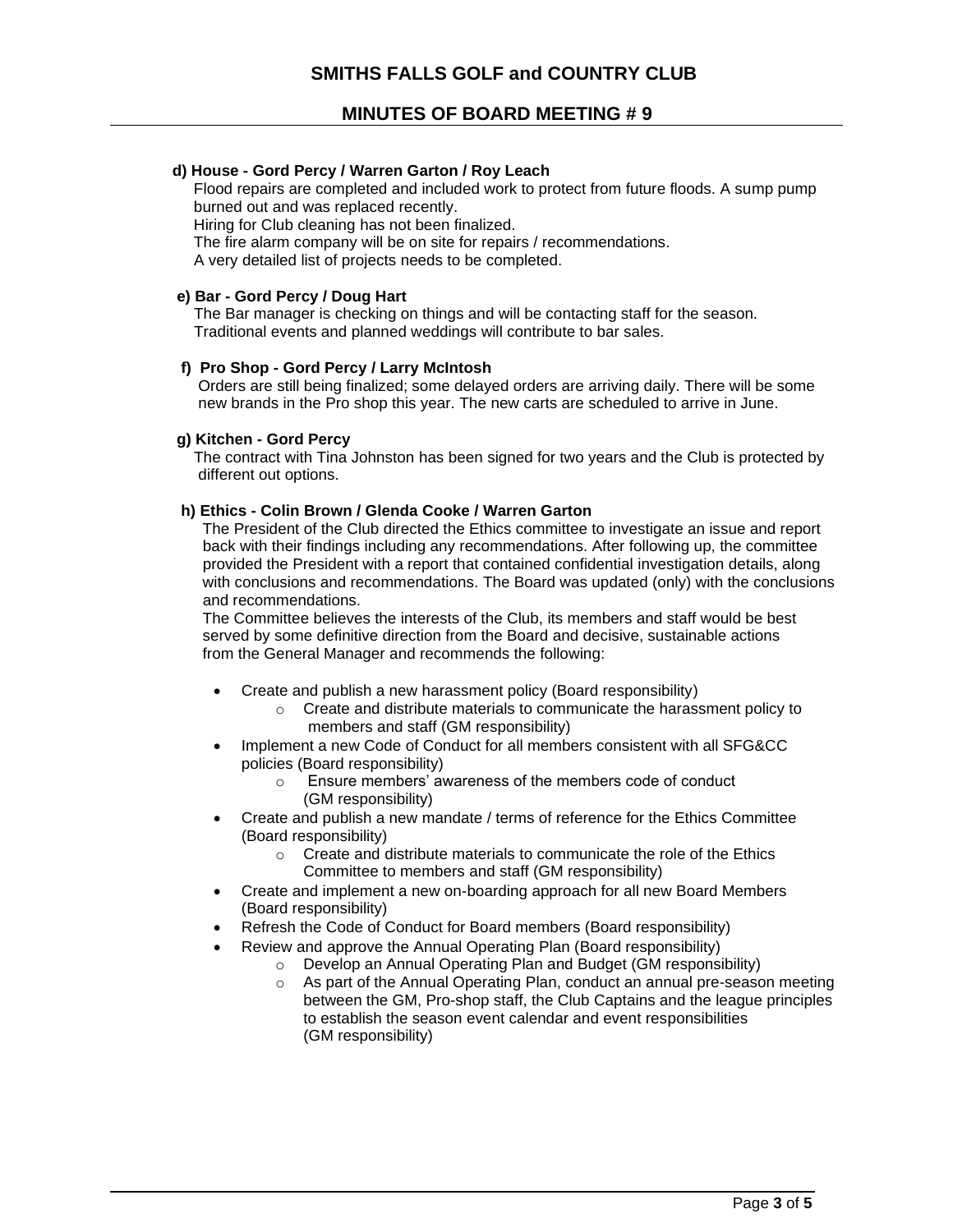# **MINUTES OF BOARD MEETING # 9**

| i) Health and Safety - Gord Percy / Ron Dolinki<br>As of March 21 <sup>st</sup> , 2022 most COVID restrictions are removed.<br>At this time the Club requests entrees to the downstairs office continue wearing a mask.                                                                                                                                                                                                                          |
|--------------------------------------------------------------------------------------------------------------------------------------------------------------------------------------------------------------------------------------------------------------------------------------------------------------------------------------------------------------------------------------------------------------------------------------------------|
| MOTION - to accept the "Occupational Health & Safety Program Review (2021-2022)"<br>recently presented by Ron Dolinki, as working successfully and no changes to the<br>program are required.<br><b>Motion to approve - Warren Garton</b><br>Seconded by Jeff Drummond - Carried (by current Directors)                                                                                                                                          |
| j) Club Captain Report - Gord Percy<br>Gord has met with the Captains, Barry Clarke and Joanne Flegg and have generally finalized<br>the playing schedule.                                                                                                                                                                                                                                                                                       |
| k) Ladies President<br>Nothing to report.                                                                                                                                                                                                                                                                                                                                                                                                        |
| I) Recording Director - Glenda Cooke<br>The "Management Certificate of Compliance" was submitted by General Manager, Gord<br>Percy dated March 14, 2022.                                                                                                                                                                                                                                                                                         |
| m) Diversity<br>Nothing to report.                                                                                                                                                                                                                                                                                                                                                                                                               |
| n) Junior Program - Jeff Drummond / Gord Percy<br>John Doolan, our new associate professional, working closely with Jeff Drummond and<br>Gord will take a hands on approach with the Junior Program.                                                                                                                                                                                                                                             |
| o) Strategic Planning / Long Term Planning - Colin Brown / Gord Percy / All<br>A revised "Strategic Plan - Scoping Document" was presented.<br>The Board supported Mark's suggestion that time management would be better served by<br>forming two committees;<br>One for writing the plan, another for the capital planning.<br>Mark Brus and Colin Brown will work with writing the plan and Bob Mulrooney will work with<br>the Capital plan. |
| p) Leagues - Gord Percy / Jeff Drummond<br>All league play is expected to operate as prior COVID. The size of the Industrial league<br>needs to be addressed.                                                                                                                                                                                                                                                                                    |
| q) Web site / social media - Gord Percy<br>The first draft of the new website is done. Amey Doyle will provide assistance, with her<br>experience to populate the site. A meeting with some of the social media volunteers is to<br>be arranged.                                                                                                                                                                                                 |
| r) Membership / Volunteers / Projects - Gord Percy                                                                                                                                                                                                                                                                                                                                                                                               |

The Club continues to work on a long list of projects and is grateful for the contribution from our members. The suggestion of a volunteer committee to help co-ordinate various projects that might be of interest to individuals was discussed. Additional recognition of volunteers remains a topic.

 **7. Code of Practice reviewed and signatures obtained - All Board Members.** (Retained by the General Manager)